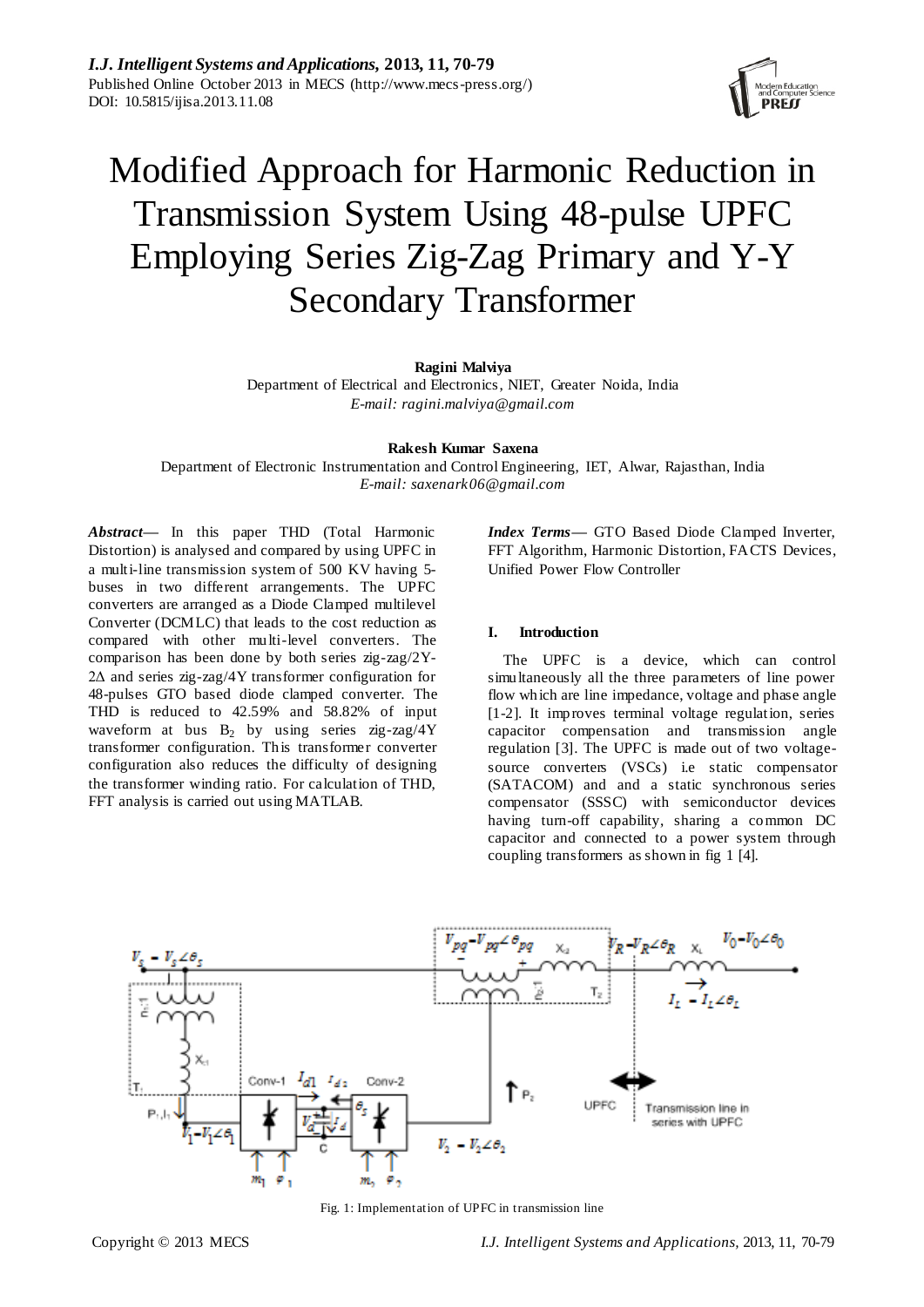The shunt converter is primarily used to provide the real power demand of the series converter at the common DC link terminal from the AC power system. It can also generate or absorb reactive power at its AC terminal, which is independent of the active power transfer to (or from) the DC terminal [5-6]. The series converter is used to generate a voltage at the fundamental frequency with variable amplitude and phase angle, which is added to the AC transmission line by the series connected boosting transformer. The inverter output voltage injected in series with the line can be used for direct voltage control, series compensation, phase shifting, and their combinations. This voltage source can internally generate or absorb all the reactive power required by the different type of controls applied and transfers active power at its DC terminal as depicted in figure 1.

This paper deals with the DCML multilevel converter model, which is a 48-pulse (three levels) voltage source converter that helps to exploits the principle of harmonic neutralization in various input waveforms. It consists of three phase, three-level converter and four phase shifting transformers. In this 48-pulse DCML converter, dc bus  $V_{dc}$  is connected to four three phase converter. The four voltage generated by the converter are applied to secondary windings of four zig-zag phase-shifting transformers connected in 4 Y. The four transformers primary windings are connected in series and the converter pulse are phase shifted so that the four voltage fundamental components sum in phase with primary side [7].

The paper is organized in 5 sections. The 48-pulse GTO based DCML converter emphasizes briefly in section 2. The concept of 48-pulse UPFC model was suggested by El. Moursi et.al in year (2005) is also described in the section 2 which is modified in this paper and explained in section 3 part A. This paper also explains about control strategy for active and reactive power flow control in a 5-bus interconnected system. The UPFC of 500KV, 100MVA is implemented in a transmission system of (500KV, 5 buses) having series zig-zag primary and 4Y secondary of transformer configuration for 48-pulse GTO based diode-clamped multilevel converter. This model is briefly discussed in section 3 part B. The simulation result and the comparison among the previous and proposed model is discussed in section 4. Finally in section 5, the conclusion after the comparison among the previous model i.e series zig-zag/2Y-2Δ GTO based 48-pulse DCML converter and the modified model i.e zigzag/4Y GTO based 48-pulse DCML converter is presented.

# **II. 48-pulse GTO based Diode Clamped Multilevel Converter (DCMLC)**

As compared with the other multilevel converters like cascade and flying capacitor converter DCMLI as shown in figure 2[8] is preferred to configure UPFC converter as it is an interface between the high voltage DC and AC high voltage transmission line[9] . It also shares a common DC bus for all the three phases which not only minimizes the capacitance requirements but also uses back-to-back interconnection, practically such as UPFC. The 1-phase of 5-level converter is shown in figure 2.



Fig. 2: 1-phase of 5-level DCML converter

The 48-pulse converter can be used in high-voltage high-power applications without any AC filters due to low harmonic distortion content on the AC side. The output voltage would have  $48n \pm 1$ , where  $n=1, 2, \ldots$  i.e., 47th, 49th, 95th, 97th,….harmonics with typical magnitudes (1/47th, 1/49th, 1/95th, 1/97th,…. ), respectively with respect to the fundamental AC voltage. The operation of 48-pulse with eight 6-pulse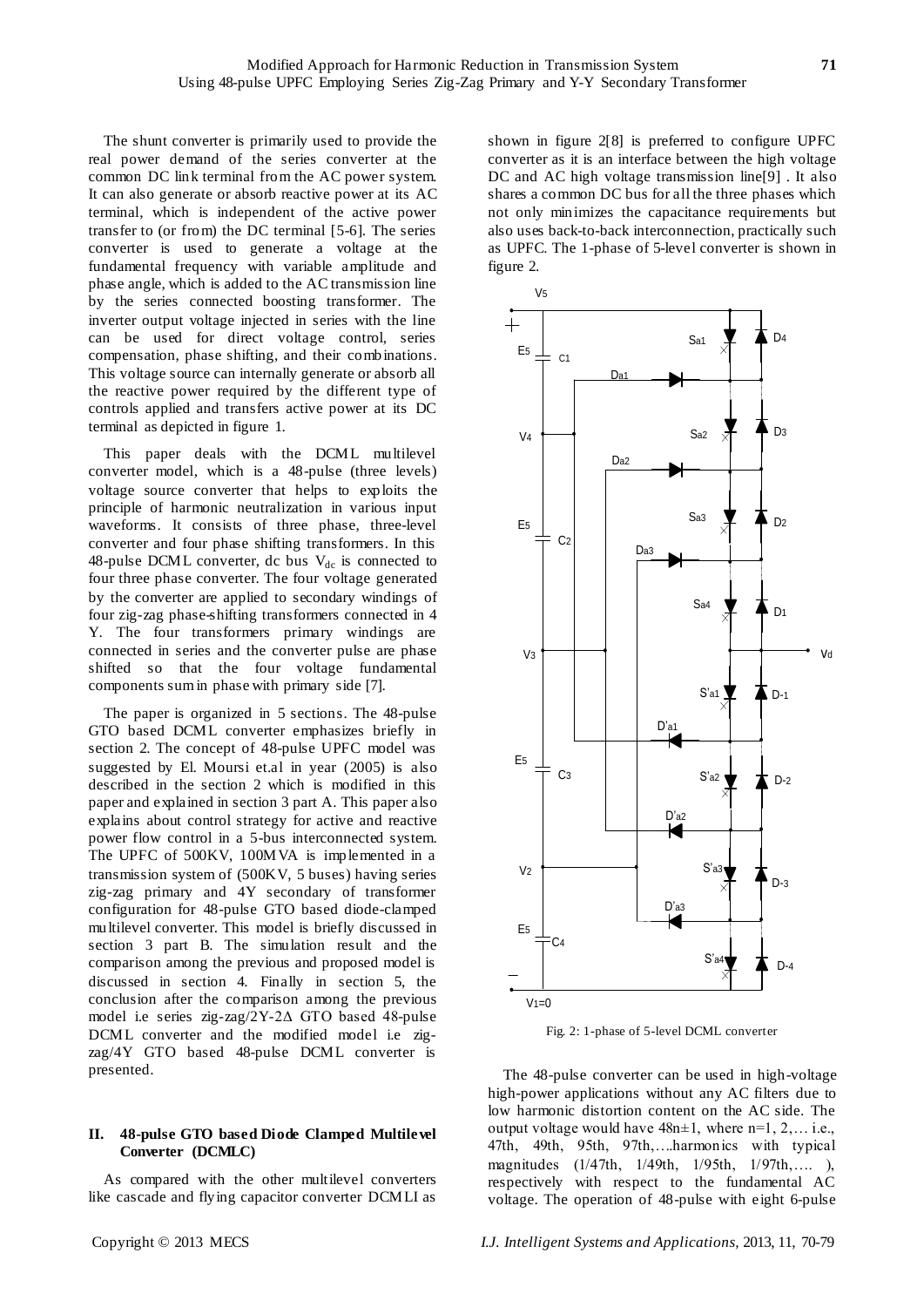groups, with one set of transformer of one 24-pulse converter phase shifted from the other by  $\pm$ 7.5 degrees [1] is used here in order to reduce harmonics as shown in figure 3. Using a symmetrical shift criterion, 7.5° phase shift are provided in following way: [7]

i) phase-shift winding with  $-3.75$  on the two coupling transformers of one 24-pulse converter.

ii) phase-shift winding with  $+3.75$  ° on the other two coupling transformers of one 24-pulse converter

In this paper the Diode –Clamped 3-level 48-pulse GTO based converters as UPFC is coupled with a zigzag transformer having phase shift of 7.5° with different configuration. These configurations are based on the converter arrangement with transformers. It is depicted as

1) Series zig-zag / 2Y-2Δ transformer configuration for 48-pulse GTO based DCML converter as shown in figure 4 and simulation model shown in figure 3.

2) Series zig-zag/4Y transformer configuration for 48-pulse GTO based DCML converter shown in figure 5 and simulation model in figure 6.

The comparison has been done between these two above configuration based on THD analysis and their design purpose.



Fig. 3: Simulation Model of 48-pulse 3-level GTO based diode clamped multi-level Converter with series primary-zig-zag/2Y-2Δ secondary transformer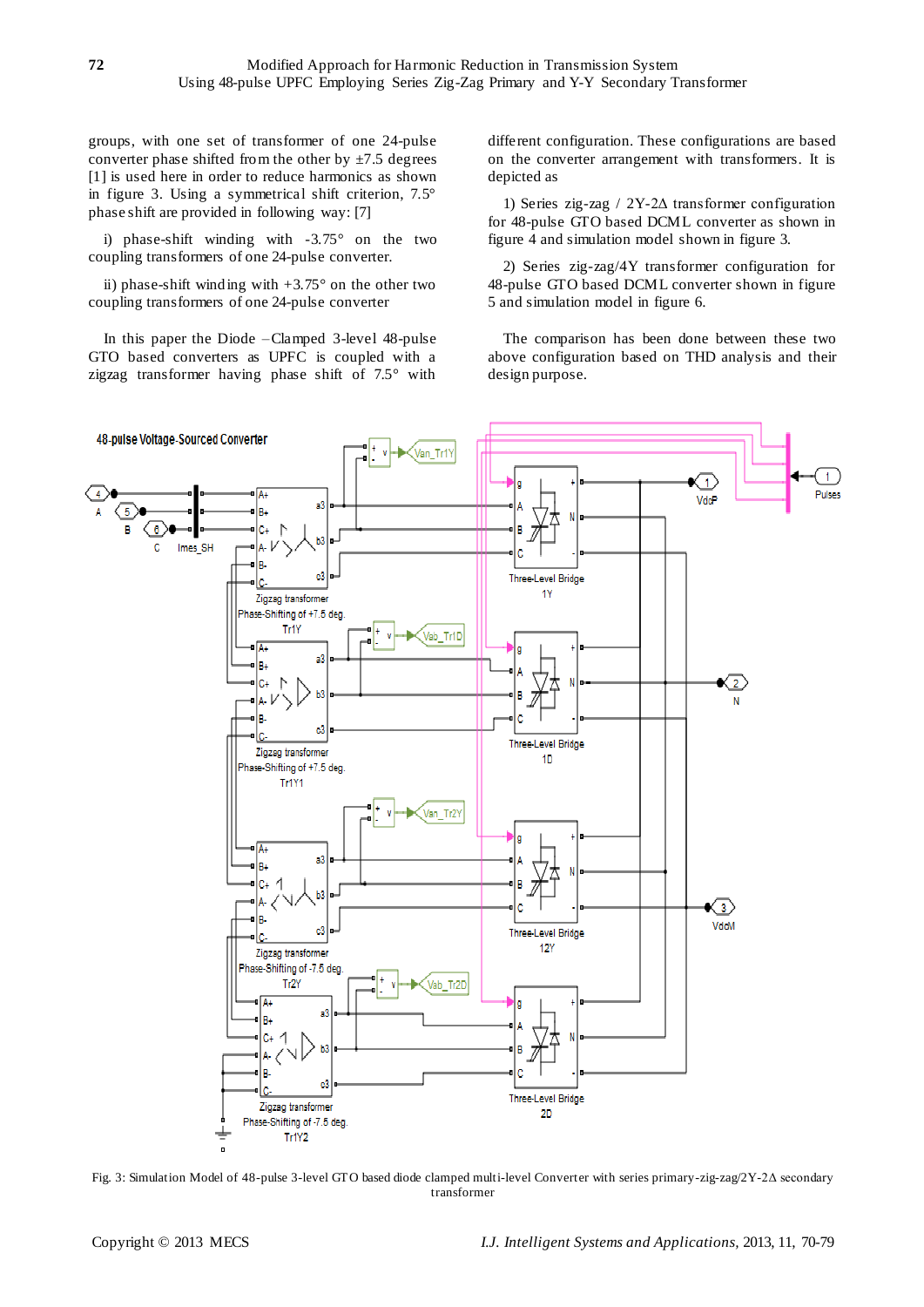Modified Approach for Harmonic Reduction in Transmission System **73** Using 48-pulse UPFC Employing Series Zig-Zag Primary and Y-Y Secondary Transformer



Fig. 4: 48-pulse Converter with zigzag /2Y-2Δ arrangement

![](_page_3_Figure_3.jpeg)

Fig. 5:48-pulse Converter with zigzag /4Yarrangement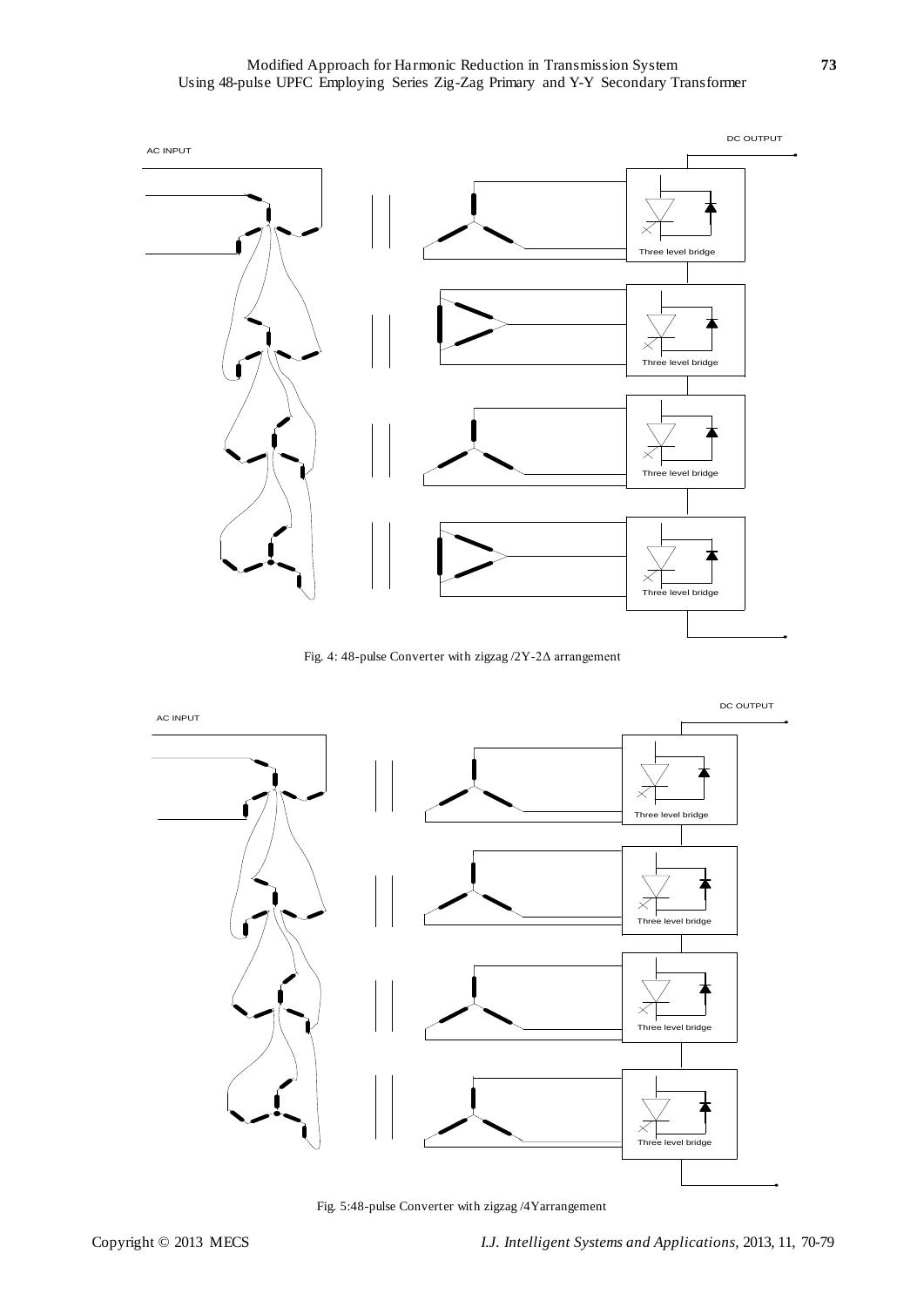**74** Modified Approach for Harmonic Reduction in Transmission System Using 48-pulse UPFC Employing Series Zig-Zag Primary and Y-Y Secondary Transformer

![](_page_4_Figure_1.jpeg)

Fig. 6: Simulation Model of 48-pulse 3-level GTO based diode clamped multi-level Converter with series primary-zig-zag/4Y secondary transformer

#### **2.1 Total Harmonic Distortion**

A non-linear system produces harmonics of an input sine wave, the harmonics consisting of sine waves with frequencies which are multiple of the fundamental of the input signal. Total Harmonic Distortion (THD) is measured in terms of the harmonic content of the wave as

$$
THD = \frac{\left[\sum (Harmonics)^{2}\right]^{1/2}}{Fundamental}
$$
 (1)

$$
THD = \sqrt{D_2^2 + D_3^2 + D_4^2 + \dots} \times 100
$$
  
= 
$$
\frac{\sqrt{E_2^2 + E_3^2 + E_4^2 + \dots}}{E_1} \times 100
$$
 (2)

Where  $D_n$  (n=2,3,4...) distortion of n<sup>th</sup> harmonic and  $E_n$  represents the amplitude of  $n^{th}$  harmonic.  $E_1$  is the amplitude of fundamental.

$$
THD \circ \text{ } \circ = \sqrt{D_2^2 + D_3^2 + D_4^2 + \dots} \times 100
$$
\n
$$
= \frac{\sqrt{E_2^2 + E_3^2 + E_4^2 + \dots}}{E_1} \times 100
$$
\n(3)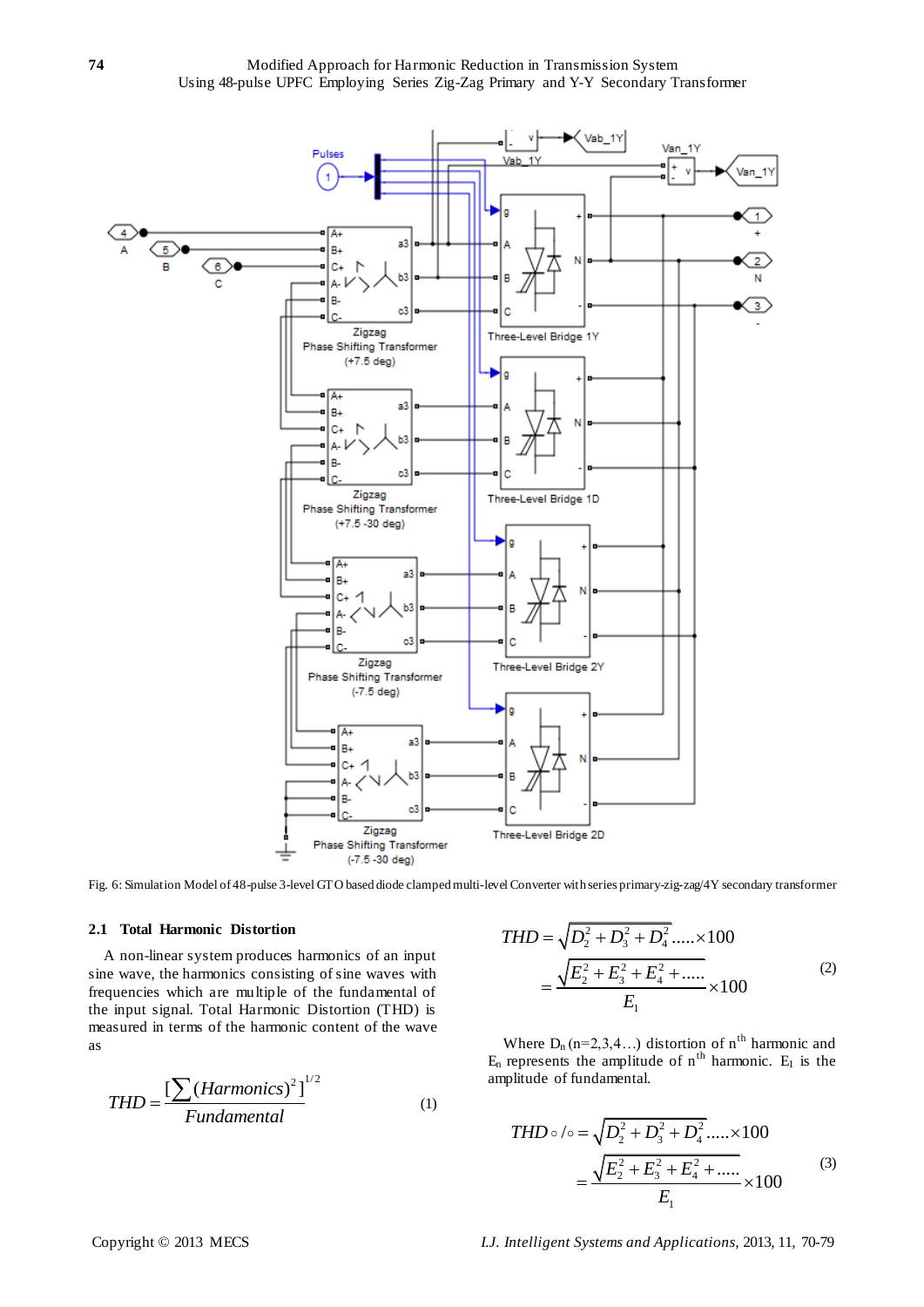By using the above equations THD is calculated in MATLAB software by using FFT Analysis.

#### **III. Description of Modified Simulation Model**

# **3.1 Simulation Model of 48-pulse 3-level GTO based Diode-clamped Converter:**

The four 3-phase, 3-level, converters and four zigzag phase-shifting transformers in a 48-pulse square wave GTO based DCML converter with series primaryzig-zag/4Y secondary transformer (as shown in figure 6) helps to neutralize the harmonic in waveforms  $V_{\text{ini}}$  and  $I_{abc}$ .

# **3.2 Simulation model of a 5-buses trans mission system with UPFC (48-pulse GTO based DCMLC):**

UPFC of 500 KV, 100MVA rating is used to control the power flow in a 500 KV multi-line transmission system. The UPFC is located at the left end of 75 km line  $L_2$  named as  $L_2$  – 75 km, between the 500kV buses  $B_1$  and  $B_2$ , is used to control the active and reactive powers flowing through bus B2, while controlling voltage at bus  $B_1$  as shown in figure 7. The active power P, reactive power Q flow at bus  $B_2$  after the power flow control by UPFC is examined.

![](_page_5_Figure_7.jpeg)

Fig. 7: Simulation model of 48-pulse GTO-based UPFC (500 KV, 100MVA)

**IV. Simulation Results and Discussion**

# **4.1 Simulation of 48-pulse 3-level GTO based DCML Converter with Series Primary-zigzag/4Y Secondary Transformer**

A 48-pulse 3-level GTO based DCML converter with series primary-zig-zag/4Y secondary transformer shown in figure 6 is simulated. Voltages generated by the converter  $(V_{abc})$ , load currents  $(I_{abc})$ , phase-neutral voltage  $(V_{an})$  and phase-phase voltage  $(V_{ab})$  of one of the four converters is shown in figure 8. When the inverter is operating at no load, the three (3-phase) 48 step voltage waveforms can be observed. When the load is switched on the voltage becomes smoother because harmonics are filtered by the transformer leakage reactance's without the use of any external ac filters with the help of DCML converter [8]. Table 1

shows Active power P and reactive power Q flows at bus  $B_2$  in the given simulation model.

Table 1: Comparison Of P and Q flow at bus  $B_2$  in two different configurations (2Y-2Δ/ 4YSecondaries)

| $P&O$ at bus $B2$<br>Controller                                                                      | P(MVA) | Q(MVA) |
|------------------------------------------------------------------------------------------------------|--------|--------|
| System With UPFC with series<br>zig-zag/2Y-2 $\Delta$ transformer<br>Configuration<br>(initial work) | 910.61 | 63.09  |
| System With UPFC with series<br>zig-zag/4Y transformer<br>Configuration<br>(present work)            | 911.87 | 63.79  |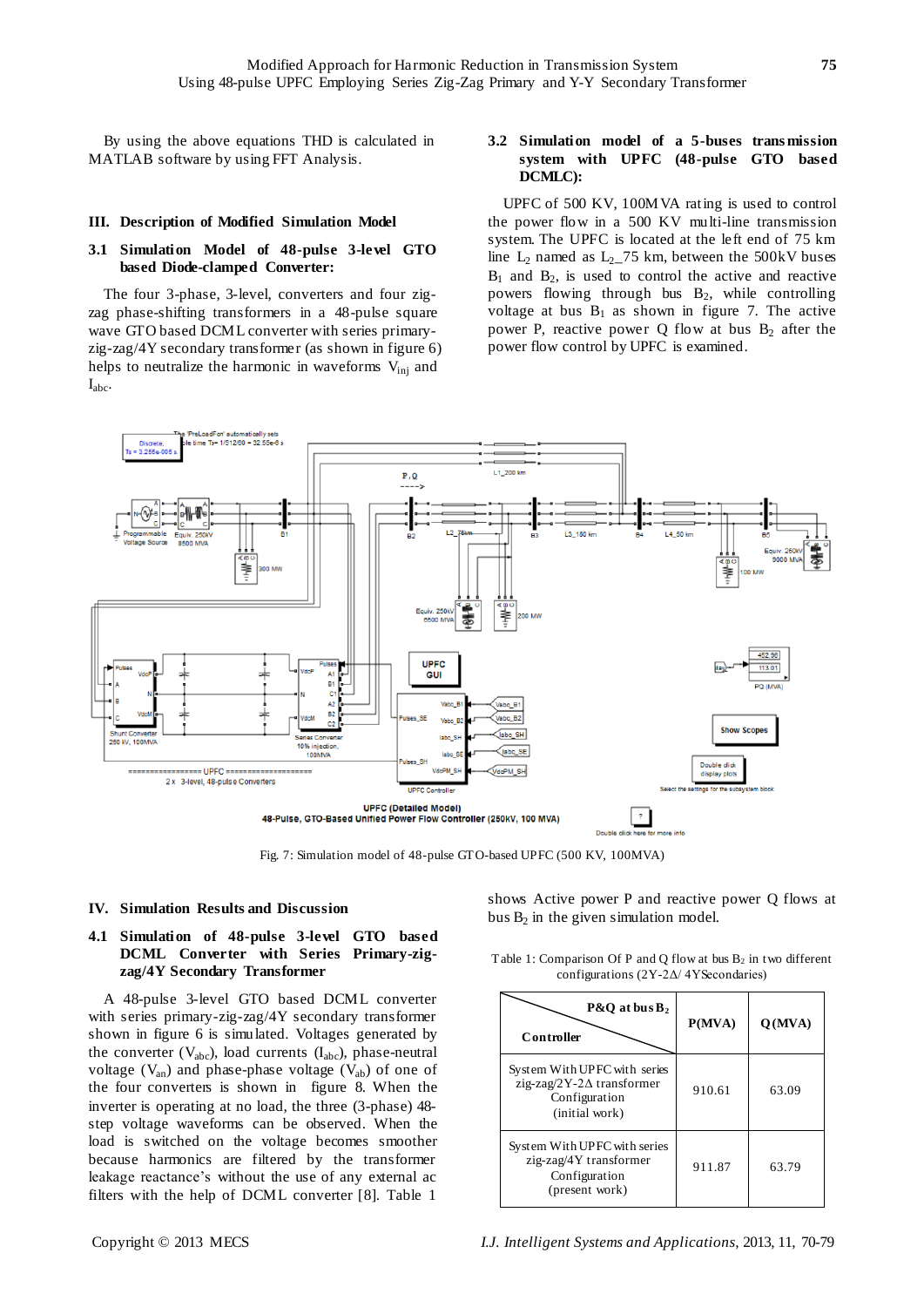![](_page_6_Figure_1.jpeg)

Fig. 8: Simulation waveform of 48-pulse 3-level GTO based diode clamped Converter (w.r.t. figure.6)

# **4.2 FFT analysis for THD of Vinj (injected voltage) and Iabc (current) at bus B2 in series zigzag-2Y-2Δ/ 4Y.**

The parameters of FFT window are:

Start time: 0.6, No. of cycles: 2, Fundamental Frequency: 50 Hz, Max. Frequency: 2000 Hz

For THD calculation, FFT analysis in MATLAB/SIMULINK has been done. This analysis is done for the injected voltage  $V_{\text{inj}}$  and line current  $I_{abc}$  at bus  $B_2$ .

![](_page_6_Figure_7.jpeg)

Fig. 9: FFT Analysis for injected voltage Vinj at bus B<sup>2</sup> by using series zig-zag/2Y-2Δ transformer configuration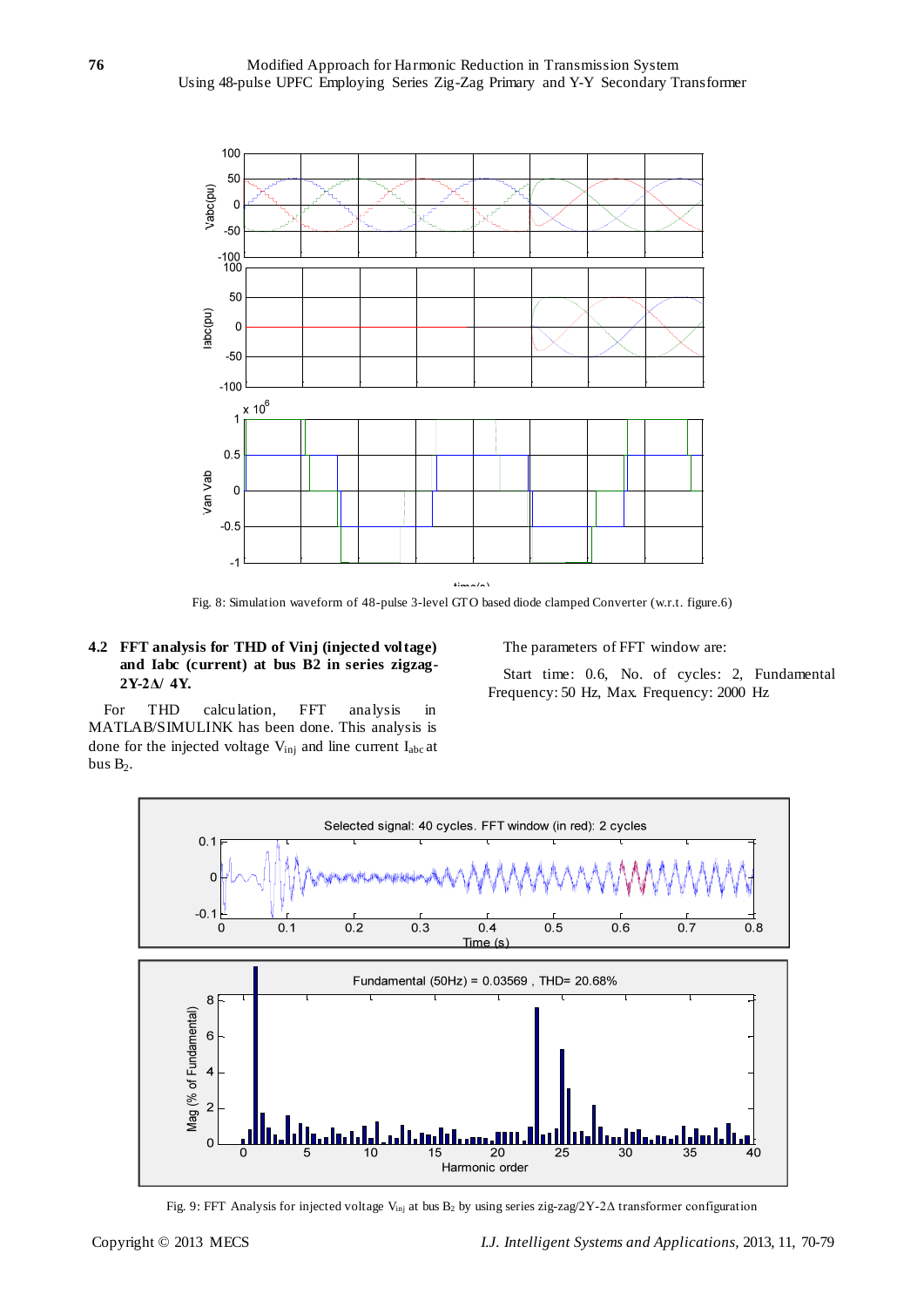![](_page_7_Figure_1.jpeg)

![](_page_7_Figure_2.jpeg)

Fig.10: FFT Analysis for injected voltage V<sub>inj</sub> at bus B<sub>2</sub> by using series zig-zag/4Ytransformer configuration

![](_page_7_Figure_4.jpeg)

Fig. 11: FFT Analysis for input current Iabc by using series zig-zag/2Y-2Δ transformer configuration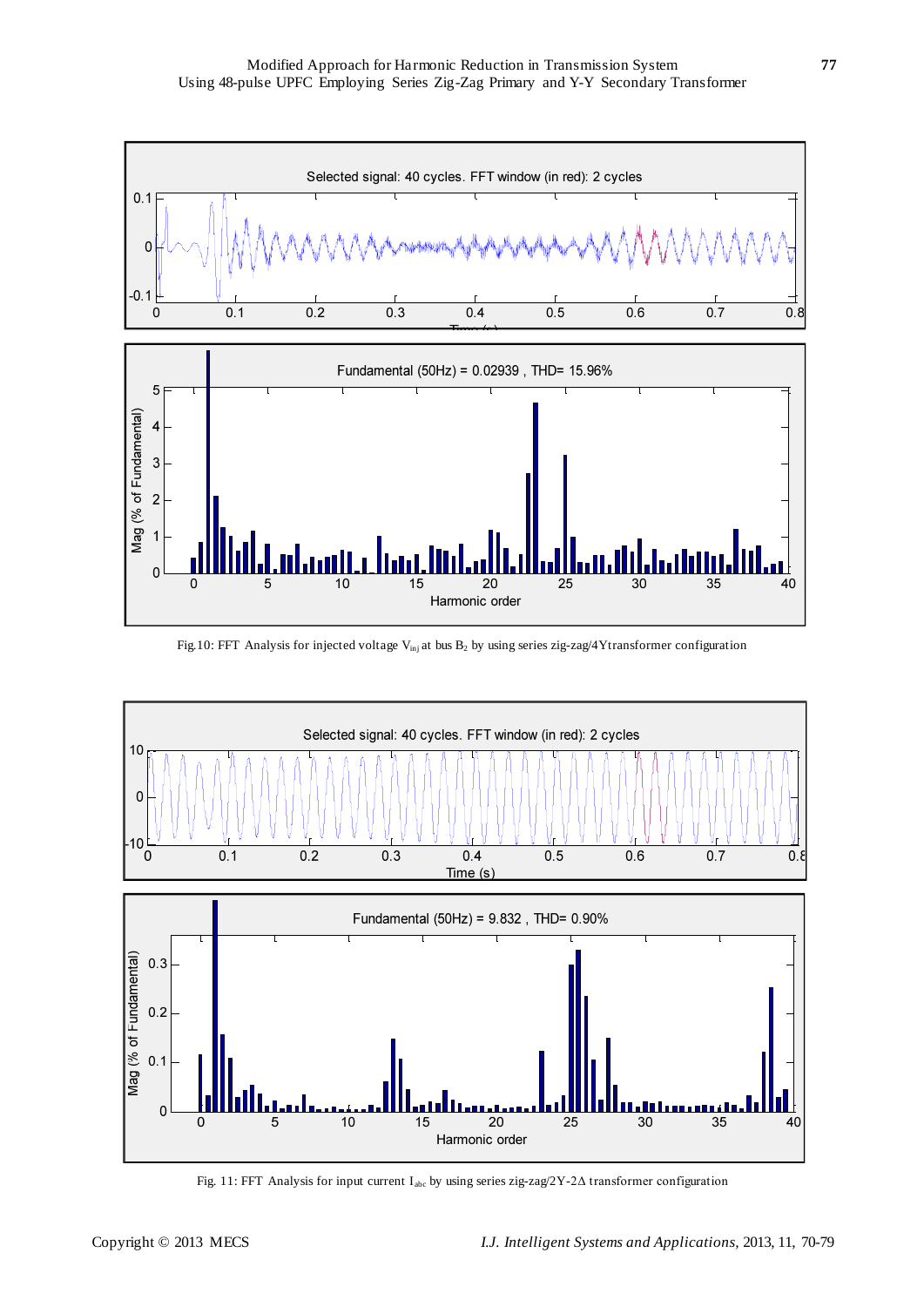![](_page_8_Figure_1.jpeg)

Fig. 12: FFT Analysis for input current Iabc by using series zig-zag/4Ytransformer configuration

With reference to figure 9, 10,11 and 12 the THD comparison is done between  $2Y-2\Delta$  and configuration and discussed in Table 2.

| Table 2: THD Comparison at two different configuration $(2Y-2\Delta)/4Y$ Secondries |  |  |  |  |
|-------------------------------------------------------------------------------------|--|--|--|--|
|-------------------------------------------------------------------------------------|--|--|--|--|

|                      |                              | Zigzag-star delta |                              | Zigzag-star |                 |
|----------------------|------------------------------|-------------------|------------------------------|-------------|-----------------|
|                      | <b>Fundamental Freq.(Hz)</b> | THD %             | <b>Fundamental Freq.(Hz)</b> | THD%        | Decrease of THD |
| $V_{\text{inj}}(pu)$ | .03547                       | 22.61             | 0.2949                       | 12.98       | 42.59%          |
| $I_{abc}$ (pu)       | 9.821                        | 0.85              | 9.833                        | 0.35        | 58.82%          |

As analysed the THD of Voltage injection in transmission line by SSSC is reduced to 42.59% and the line current  $I_{abc}$  at bus  $B_2$  is also reduced to 58.82% by using series zig-zag/4Y configuration than by zigzag/2Y-2Δ configuration.

Also the effort of designing the zigzag primary and delta secondary (series zig-zag/2Y-2Δ) having phase shift of 30° is reduced and become easier by the zigzag primary and star secondary (series zig-zag/4Y). By using 48-pulse GTO based Diode clamped multilevel converter in UPFC the extra cost of AC filters is reduced as there is no need of these filters as the harmonics are neutralized itself with the help of transformer leakage reactance.

#### **V. Conclusion**

In this paper the proposed technique of adding the UPFC converter with different transformer configuration that is series zig-zag/4Y transformer configuration having phase shift of  $+7.5^{\circ}$  instead of series zig-zag/2Y-2 $\Delta$  in the multi- line transmission of 5-bus system is analysed and compared that though the active and reactive power flow is maintained same in both the cases but the (Total Harmonic Distortion) THD is comparatively improved. In short the paper concludes:

THD% is reduced by increasing the power transmission efficiency by using series zig-zag -4Y secondary transformer with converter configuration.